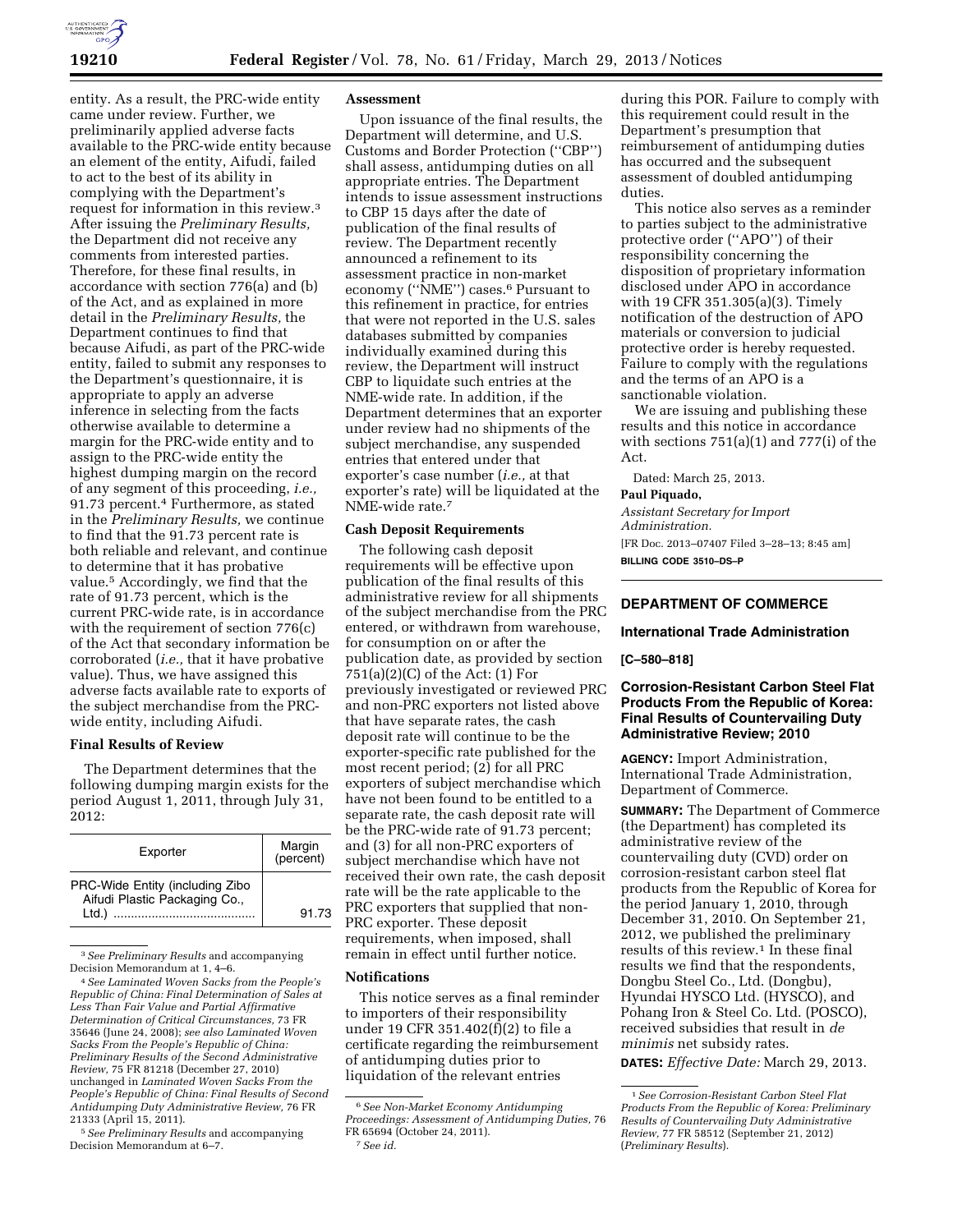#### **FOR FURTHER INFORMATION CONTACT:**

Robert Copyak or Andrew Medley, AD/ CVD Operations, Office 8, Import Administration, U.S. Department of Commerce, 14th Street and Constitution Avenue NW., Washington, DC 20230; telephone (202) 482–2209 and (202) 482–4987, respectively.

#### **SUPPLEMENTARY INFORMATION:**

# **Background**

On September 21, 2012, we published the *Preliminary Results* in the **Federal Register**. Following the *Preliminary Results,* from January 16 through January 25, 2013, we conducted verification of the questionnaire responses submitted by Dongbu, HYSCO, POSCO, and the Government of the Republic of Korea (GOK). We issued the verification reports in February. We received case briefs from POSCO, HYSCO, and Nucor Corporation (Nucor) on February 27, 2013, and rebuttal briefs from United States Steel Corporation (U.S. Steel), Nucor, and HYSCO on March 4, 2013. We did not hold a hearing in this review, as one was not requested.

#### **Scope of the Order**

Products covered by this order are certain corrosion-resistant carbon steel flat products from Korea. The merchandise subject to this order is currently classifiable in the Harmonized Tariff Schedule of the United States (HTSUS) at subheadings: 7210.30.0000, 7210.31.0000, 7210.39.0000, 7210.41.0000, 7210.49.0030, 7210.49.0090, 7210.49.0091, 7210.49.0095, 7210.60.0000, 7210.61.0000, 7210.69.0000, 7210.70.6030, 7210.70.6060, 7210.70.6090, 7210.90.1000, 7210.90.6000, 7210.90.9000, 7212.20.0000, 7212.21.0000, 7212.29.0000, 7212.30.1030, 7212.30.1090, 7212.30.3000, 7212.30.5000, 7212.40.1000, 7212.40.5000, 7212.50.0000, 7212.60.0000, 7215.90.1000, 7215.9030, 7215.90.5000, 7217.12.1000, 7217.13.1000, 7217.19.1000, 7217.19.5000, 7217.20.1500, 7217.22.5000, 7217.23.5000, 7217.29.1000, 7217.29.5000, 7217.30.15.0000, 7217.32.5000, 7217.33.5000, 7217.39.1000, 7217.39.5000, 7217.90.1000 and 7217.90.5000.

Although the HTSUS numbers are provided for convenience and customs purposes, the written product description, available in the *Preliminary Results,* remains dispositive.

#### **Analysis of Comments Received**

All issues raised in the case briefs and rebuttal briefs are addressed in the Memorandum from Gary Taverman, Senior Advisor for Antidumping and Countervailing Duty Operations, to Paul Piquado, Assistant Secretary for Import Administration, entitled ''Issues and Decision Memorandum for the Final Results of the Countervailing Duty Administrative Review of Corrosion-Resistant Carbon Steel Flat Products from Korea; 2010,'' dated March 22, 2013 (Issues and Decision Memorandum), which is hereby adopted by this notice. A list of the issues raised is attached to this notice as Appendix I. The Issues and Decision Memorandum is a public document and is available on file electronically via Import Administration's Antidumping and Countervailing Duty Centralized Electronic Service System (IA ACCESS). IA ACCESS is available to registered users at *<http://iaaccess.trade.gov>* and in the Central Records Unit, room 7046 of the main Department of Commerce building. In addition, a complete version of the Issues and Decision Memorandum can be accessed directly on the internet at *[http://www.trade.gov/](http://www.trade.gov/ia/)  [ia/](http://www.trade.gov/ia/)*. The signed Issues and Decision Memorandum and the electronic versions of the Issues and Decision Memorandum are identical in content.

## **Final Results of Review**

In accordance with 19 CFR 351.221(b)(5), we calculated net subsidy rates for Dongbu, POSCO, and HYSCO of 0.12, 0.16, and 0.19 percent *ad valorem,* respectively, which are *de minimis* rates. *See* 19 CFR 351.106(c)(1).

#### **Assessment Rates**

The Department intends to issue appropriate assessment instructions directly to U.S. Customs and Border Protection (CBP) 15 days after the date of publication of these final results, to liquidate shipments of subject merchandise by Dongbu, POSCO, and HYSCO entered, or withdrawn from warehouse, for consumption on or after January 1, 2010, through December 31, 2010.

#### **Cash Deposit Instructions**

On March 19, 2013, the Department published the *Revocation Notice* in the **Federal Register** in which it explained that 15 days after the publication date of the *Revocation Notice,* the Department would instruct CBP to terminate the suspension of liquidation and to discontinue the collection of cash deposits on entries of the subject merchandise, entered or withdrawn from warehouse, on or after February

14, 2012.2 Pursuant to the *Revocation Notice* the Department will further instruct CBP to refund with interest all cash deposits on entries made on or after February 14, 2012. Further, as explained in the *Revocation Notice,*  entries of subject merchandise prior to the effective date of revocation will continue to be subject to suspension of liquidation and antidumping and/or countervailing duty deposit requirements and assessments. Lastly, in the *Revocation Notice,* the Department explained that it will complete any pending or requested administrative reviews of these orders covering entries prior to February 14, 2012.3

Thus, as a result of the revocation of the order, the Department will not issue cash deposit instructions in connection with this administrative review.

# **Administrative Protective Order**

This notice serves as a reminder to parties subject to administrative protective order (APO) of their responsibility concerning the return or destruction of proprietary information disclosed under APO in accordance with 19 CFR 351.305(a)(3). Timely written notification of return or destruction of APO materials or conversion to judicial protective order is hereby requested. Failure to comply with the regulations and the terms of an APO is a sanctionable violation.

## **Disclosure**

We will disclose the calculations performed within five days of the date of publication of this notice to parties in this proceeding, in accordance with 19 CFR 351.224(b).

We are issuing and publishing these results in accordance with sections 751(a)(1) and 777(i)(1) of the Tariff Act of 1930, as amended.

Dated: March 22, 2013.

### **Paul Piquado,**

*Assistant Secretary for Import Administration.* 

# **Appendix—Issues in Decision Memorandum**

- Comment 1: Whether Two Additional R&D Projects for Which Information Was Collected during POSCO's Verification Should be Included in the Benefit Calculation for the Industrial Technology Innovation Promotion Act (ITIPA) Program
- Comment 2: Whether HYSCO's Sales to Cross-Owned Affiliates Should be Included

in the Sales Denominators

<sup>2</sup>*See Corrosion-Resistant Carbon Steel Flat Products from Germany and the Republic of Korea: Revocation of Antidumping and Countervailing Duty Orders,* 78 FR 16832 (March 19, 2013) (*Revocation Notice*). 3 *Id.*